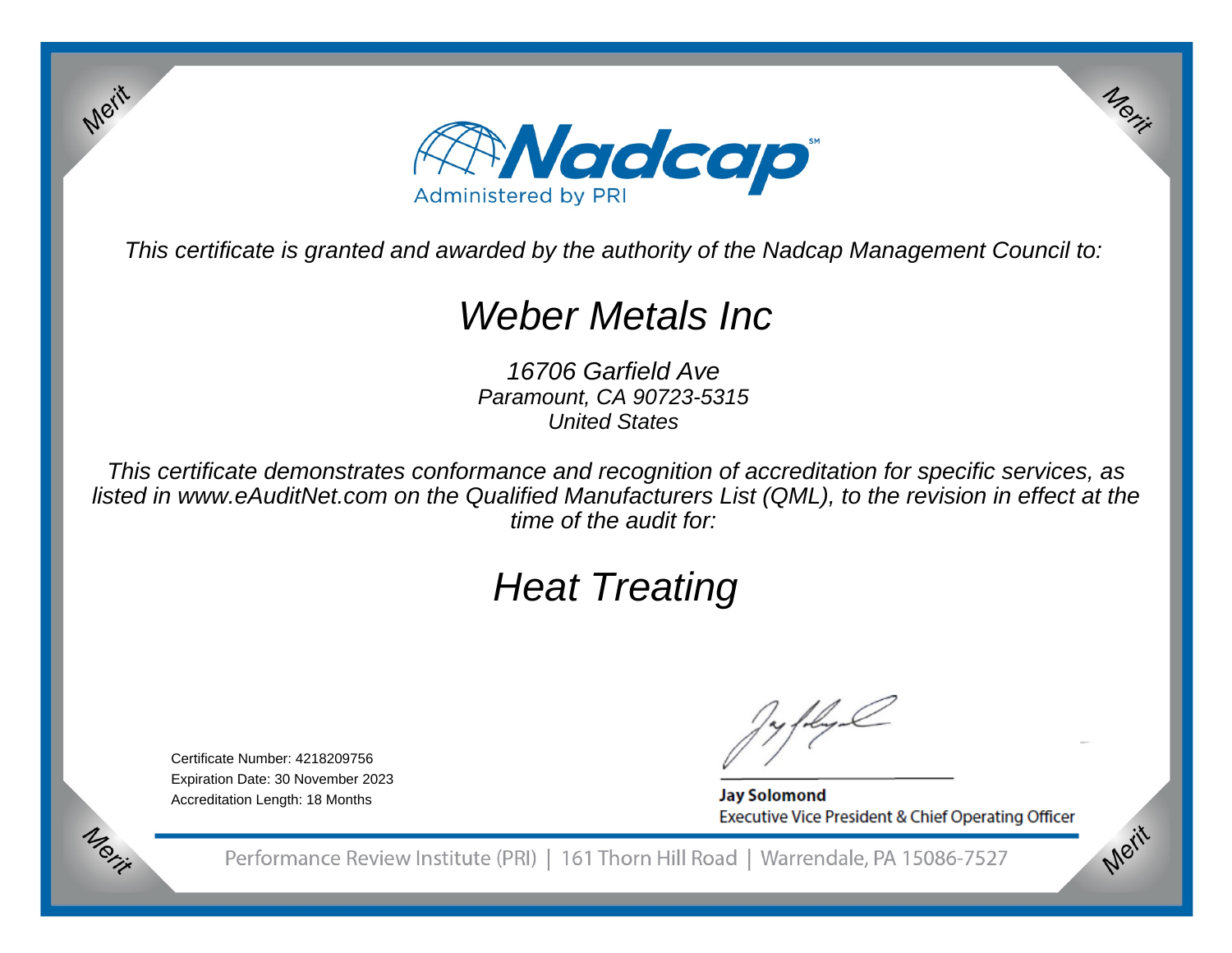

#### **SCOPE OF ACCREDITATION**

#### **Heat Treating**

#### **Weber Metals Inc** 16706 Garfield Ave Paramount, CA 90723-5315

This certificate expiration is updated based on periodic audits. The current expiration date and scope of accreditation are listed at: www.eAuditNet.com - Online QML (Qualified Manufacturer Listing).

In recognition of the successful completion of the PRI evaluation process, accreditation is granted to this facility to perform the following:

### **AC7000 - AUDIT CRITERIA FOR NADCAP ACCREDITATION**

**AC7101/3 Rev D - Nadcap Audit Criteria for Materials Testing Laboratories – Mechanical Testing (to be used on audits on/after 4 December 2016) \*\*\*If the Auditee holds any MTL accreditation, then this checklist must be done as part of an MTL audit.**

(A) Room Temperature Tensile – Check any applicable boxes

**AC7101/4 Rev F - Nadcap Audit Criteria for Materials Testing Laboratories-Metallography & Microindentation Hardness (to be used on audits on/after 14 August 2016)\*\*\* If the Auditee holds any MTL accreditation, then this checklist must be done as part of an MTL audit**

(L0) Metallography Evaluation

Industry Spec – Other L0

(L11) Grain Size

(L8) Near Surface Examinations – Alpha Case: Wrought Titanium

# **AC7102 Rev K - Nadcap Audit Criteria for Heat Treating Baseline (AC7102/S and AC7102/8 must also be selected) (to be used on audits on or after 15-Aug-2021)**

Aluminum Alloys – Customer Specs Aluminum Alloys – Industry Specs – Check any applicable boxes Industry Spec – Other – Aluminum Alloys from –2 Titanium Alloys – Customer Specs Titanium Alloys – Industry Specs – Check any applicable boxes Industry Spec – Other – Titanium Alloys

### **AC7102S Rev J - Nadcap Supplemental Audit Criteria for Heat Treating (to be used on audits on'after 31 May 2020)**

U11 The Boeing Company U14 SAFRAN Group